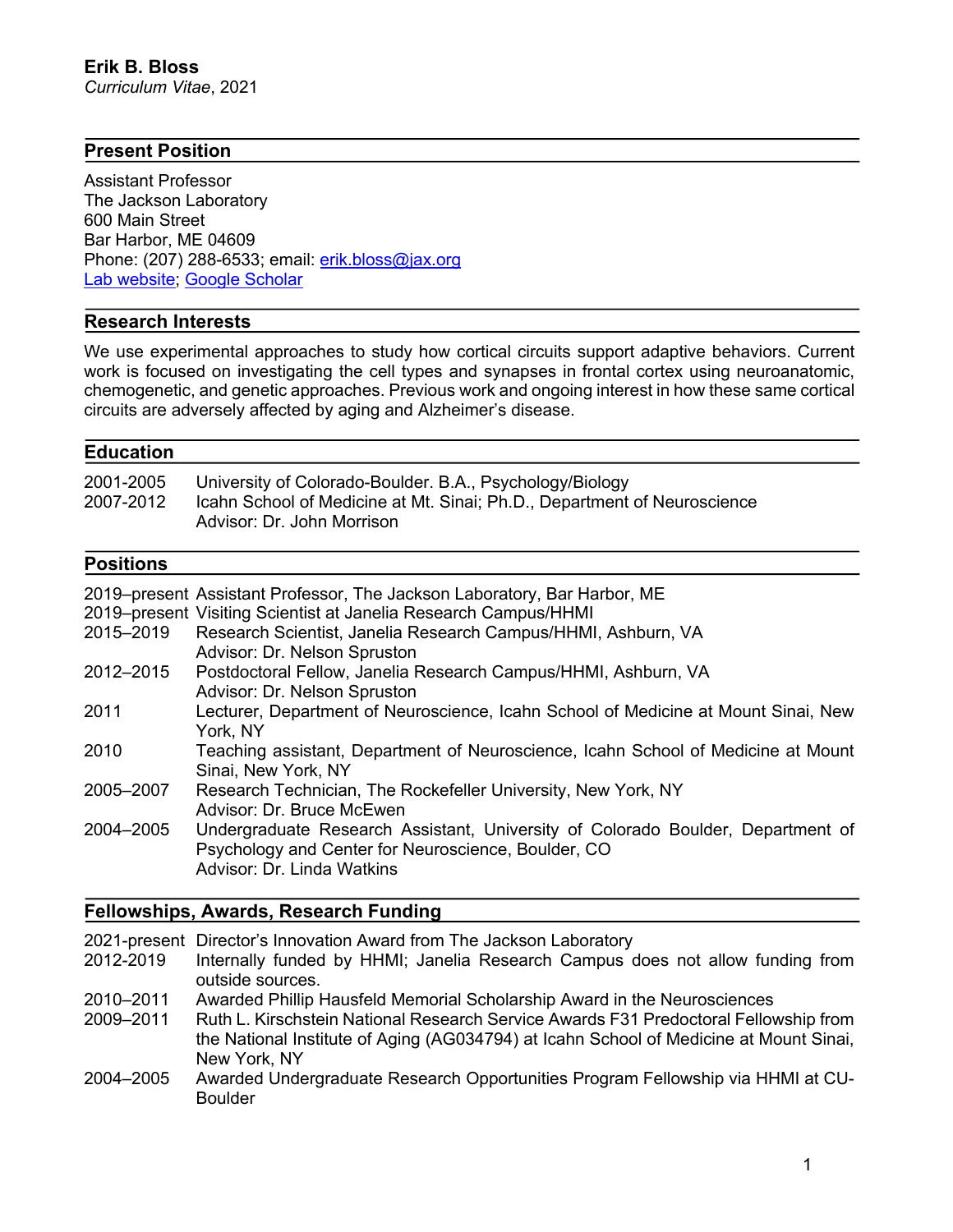#### **Teaching Activities**

| 2021 | Lecturer, University of Maine Graduate Program, Orono, ME                          |
|------|------------------------------------------------------------------------------------|
| 2011 | Lecturer, Department of Neuroscience, Icahn School of Medicine at Mount Sinai, New |
|      | York NY                                                                            |
| 2010 | Teaching assistant, Department of Neuroscience, Icahn School of Medicine at Mount  |
|      | Sinai, New York, NY                                                                |

## **Professional Activities and Affiliations**

Recent Invited Talks:

- 2017 European Institute for Theoretical Neuroscience
- 2017 Society for Neuroscience Nanosymposium
- 2017 Gordon Research Conference
- 2016 Society for Neuroscience Minisymposium

ad hoc reviewer for *Cerebral Cortex, eLife, Endocrinology, eNeuro, Frontiers in Neuroscience, Journal of Comparative Neurology, Journal of Neuroscience, Nature Neuroscience, Neurobiology of Aging, Neuroendocrinology*

Memberships:

The Jackson Laboratory Center for Aging and Alzheimer's Disease The Jackson Laboratory for Addiction Biology 2005–present Member, Society for Neuroscience

### **Peer-reviewed Journal Publications (most recent first)**

- 1. Graham KG, Spruston N, **Bloss EB**. Hippocampal and thalamic afferents form distinct synaptic microcircuits in the mouse infralimbic frontal cortex. *Cell Rep,* Oct 19;37(3):109837, 2021
- 2. **Bloss EB**, Hunt DL. Revealing the synaptic hodology of mammalian neural circuits with multiscale neurocartography. *Frontiers of Neuroinformatics*, 2019 Jul 30;13:52. doi: 10.3389/fninf.2019.00052. eCollection 2019.
- 3. **Bloss EB**, Cembrowski MS, Karsh B, Colonell J, Fetter RD, Spruston N. Single excitatory axons form clustered synapses onto CA1 pyramidal cell dendrites. *Nature Neuroscience*, Mar;21(3):353- 363, 2018.
- 4. **Bloss EB**, Cembrowski MS, Karsh B, Colonell J, Fetter R, and Spruston N. Structured dendritic inhibition supports branch-selective integration in CA1 pyramidal cells. *Neuron*, 89(5):1016-30, 2016.
- 5. Milstein AD, **Bloss EB**, Dilly GA, Zemelman BV, and Magee JC. Inhibitory Gating of Input Comparison in the CA1 Microcircuit. *Neuron,* 87(6):1274-89, 2015. 87(6):1274-89, 2015.
- 6. Viswanathan S, Williams ME, **Bloss EB**, Stasevich TJ, Speer CM, Nern A, Pfeiffer BD, Hooks BM, Li WP, English BP, Tian T, Henry GL, Macklin JJ, Patel R, Gerfen CR, Zhuang X, Wang Y, Rubin GM, and Looger LL. High-performance probes for light and electron microscopy. *Nature Methods,* 12(6):568-76, 2015.
- 7. McCall T, Weil ZM, Nacher J, **Bloss EB**, El Maarouf A., Rutishauser U, McEwen BS. Depletion of polysialic acid from neural cell adhesion molecule (PSA-NCAM) increases CA3 dendritic arborization and increases vulnerability to excitotoxicity. *Exp Neurol*. 241:5-122013
- 8. Graves AR, Moore SJ, **Bloss EB**, Mensch B, Kath WL, and Spruston N. Hippocampal pyramidal neurons comprise two distinct cell types that are countermodulated by metabotropic receptors. *Neuron*, 76(4):776-89, 2012.